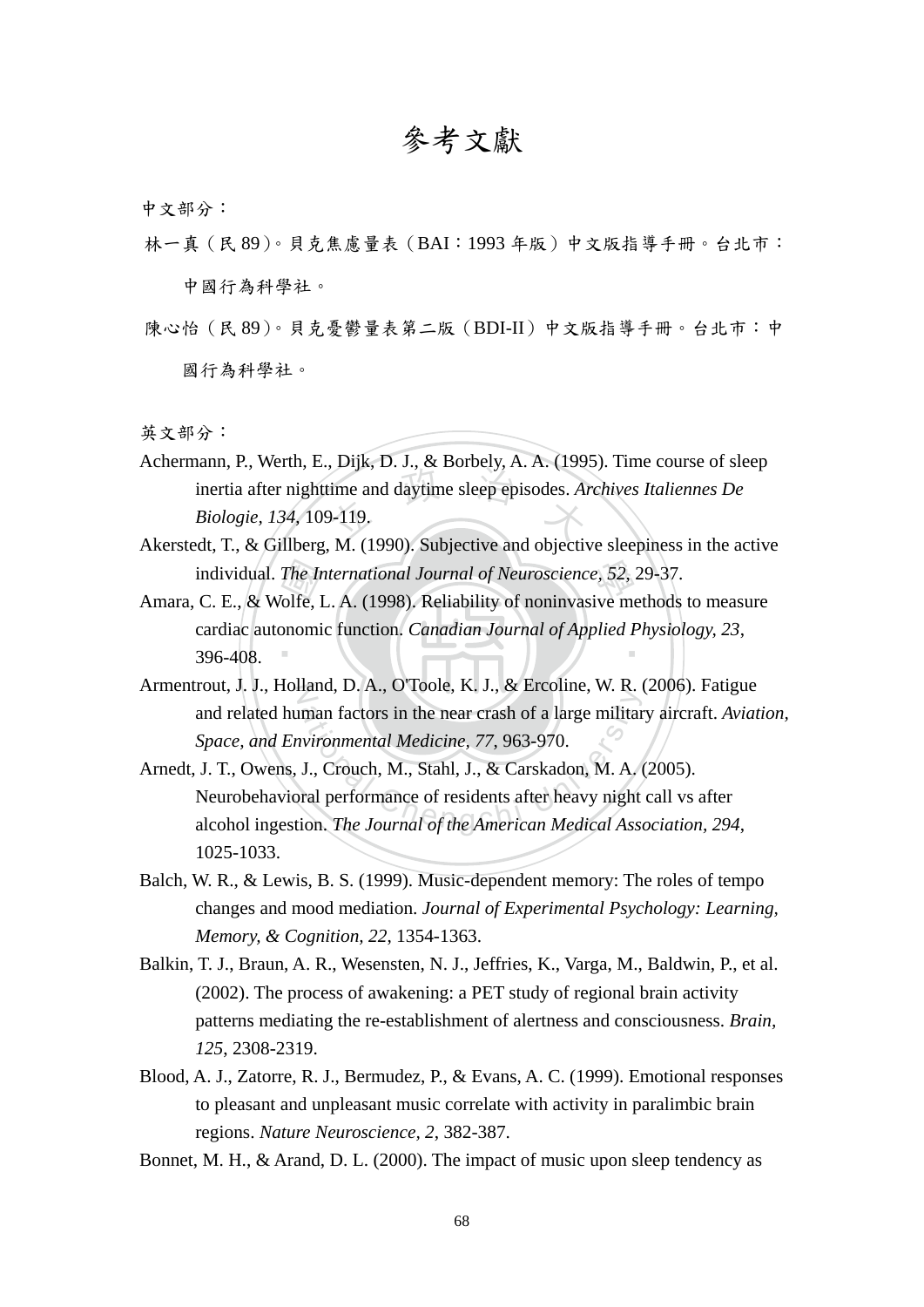measured by the multiple sleep latency test and maintenance of wakefulness test. *Physiology & Behavior, 71*, 485-492.

- Borbely, A. A. (1982). A two process model of sleep regulation. *Human Neurobiology, 1*, 195-204.
- Bradley, M. M., & Lang, P. J. (1994). Measuring emotion: the Self-Assessment Manikin and the Semantic Differential. *Journal of Behavior Therapy and Experimental Psychiatry, 25*, 49-59.
- Broughton, R. (1968). Sleep disorder: disorders of arousal? *Science, 159*, 1070-1078.
- Brown, S., Martinez, M. J., & Parsons, L. M. (2004). Passive music listening spontaneously engages limbic and paralimbic systems. *Neuroreport, 15*, 2033-2037.
- Bruck, D., & Pisani, D. L. (1999). The effects of sleep inertia on decision-making performance. *Journal of Sleep Research, 8*, 95-103.
- Cuthbert, B. N., Schupp, H. T., Bradley, M. M., Birbaumer, N., & Lang, P. J. (2000). Brain potentials in affective picture processing: covariation with autonomic arousal and affective report. *Biological Psychology, 52*, 95-111.
- Dawson, M. E., Schell, A. M., & Filion, D. L. (2007). The electrodermal system. In J. T. Cacioppo, L. G. Tassinary & G. C. Berntson (Eds.), *Handbook of psychophysiology* (3rd ed., pp. 159-181). Cambridge, MA: Cambridge University Press.
- Dinges, D. F. (1990). Are you awake? Cognitive performance and reverie during the hypnopompic state. In R. Bootzin, J. Kihlstrom & D. Schacter (Eds.), *Sleep and cognition* (pp. 159-175). Washington DC: American Psychological Association.
- Dinges, D. F., Orne, M. T., & Orne, E. C. (1985). Assessing performance upon abrupt awakening from naps during quasi-continuous operations. *Behavior Research Methods, Instruments & Computer, 17*, 37-45.
- Feltin, M., & Broughton, R. (1968). Differential effects of arousal from slow wave versus REM sleep. *Psychophysiology, 5*, 231.
- Ferrara, M., Curcio, G., Fratello, F., Moroni, F., Marzano, C., Pellicciari, M. C., et al. (2006). The electroencephalographic substratum of the awakening. *Behavioural Brain Research, 167*, 237-244.
- Ferrara, M., & De Gennaro, L. (2000). The sleep inertia phenomenon during the sleep-wake transition: theoretical and operational issues. *Aviation, Space, and Environmental Medicine, 71*, 843-848.
- Ferrara, M., De Gennaro, L., Ferlazzo, F., Curcio, G., Barattucci, M., & Bertini, M. (2001). Auditory evoked responses upon awakening from sleep in human subjects. *Neuroscience Letters, 310*, 145-148.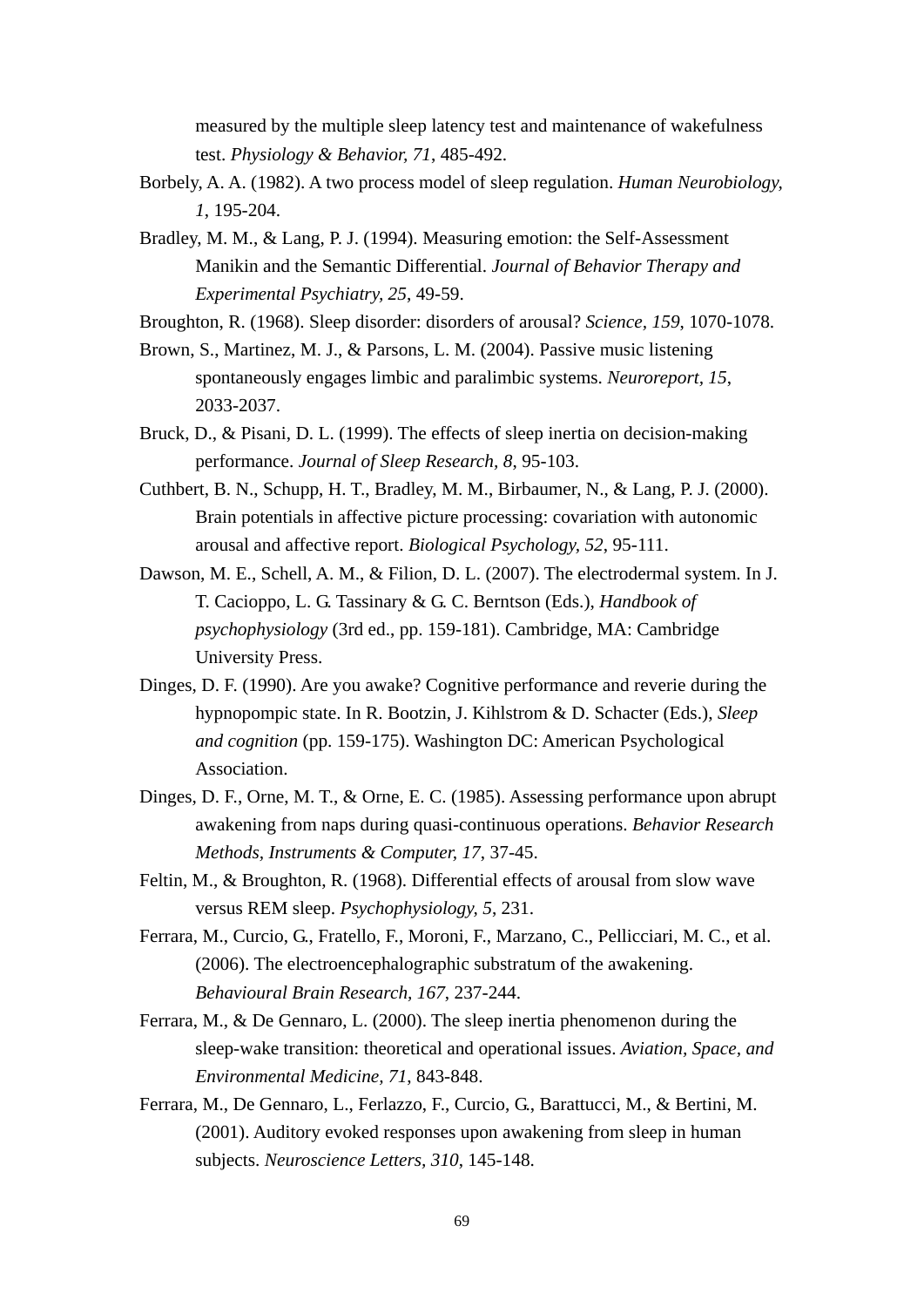- Folkard, S., & Akerstedt, T. (1992). A three-process model of the regulation of alertness-sleepiness. In R. Ogilvie & R. Broughton (Eds.), *Sleep, arousal and performance* (pp. 11-26). Boston: Birkhouse.
- Gabrielsson, A. (2001). Emotions in strong experiences with music. In P. N. Juslin & J. A. Sloboda (Eds.), *Music and emotion: theory and research* (pp. 431-449). Oxford, UK: Oxford University Press.
- Gillberg, M., Kecklund, G., & Akerstedt, T. (1994). Relations between performance and subjective ratings of sleepiness during a night awake. *Sleep, 17*, 236-241.
- Hajak, G., Klingelhofer, J., Schulz-Varszegi, M., Matzander, G., Sander, D., Conrad, B., et al. (1994). Relationship between cerebral blood flow velocities and cerebral electrical activity in sleep. *Sleep, 17*, 11-19.
- Hayashi, M., Fukushima, H., & Hori, T. (2003). The effects of short daytime naps for five consecutive days. *Sleep Research Online, 5*, 13-17.
- Hayashi, M., Masuda, A., & Hori, T. (2003). The alerting effects of caffeine, bright light and face washing after a short daytime nap. *Clinical Neurophysiology, 114*, 2268-2278.
- Hayashi, M., Uchida, C., Shoji, T., & Hori, T. (2004). The effects of the preference for music on sleep inertia after a short daytime nap. *Sleep and Biological Rhythms, 2*, 184-191.
- Hofer-Tinguely, G., Achermann, P., Landolt, H. P., Regel, S. J., Retey, J. V., Durr, R., et al. (2005). Sleep inertia: performance changes after sleep, rest and active waking. *Brain Research, 22*, 323-331.
- Husain, G., Thompson, W. F., & Schellenberg, E. G. (2002). Effect of musical tempo and mode on arousal, mood and spatial abilities. *Music Perception, 20*, 151-171.
- Iwanaga, M., Kobayashi, A., & Kawasaki, C. (2005). Heart rate variability with repetitive exposure to music. *Biological Psychology, 70*, 61-66.
- Jewett, M. E., & Kronauer, R. E. (1999). Interactive mathematical models of subjective alertness and cognitive throughput in humans. *Journal of Biological Rhythms, 14*, 588-597.
- Jewett, M. E., Wyatt, J. K., Ritz-De Cecco, A., Khalsa, S. B., Dijk, D. J., & Czeisler, C. A. (1999). Time course of sleep inertia dissipation in human performance and alertness. *Journal of Sleep Research, 8*, 1-8.
- Kaida, K., Takahashi, M., Akerstedt, T., Nakata, A., Otsuka, Y., Haratani, T., et al. (2006). Validation of the Karolinska sleepiness scale against performance and EEG variables. *Clinical Neurophysiology, 117*, 1574-1581.
- Khalfa, S., Isabelle, P., Jean-Pierre, B., & Manon, R. (2002). Event-related skin conductance responses to musical emotions in humans. *Neuroscience Letters,*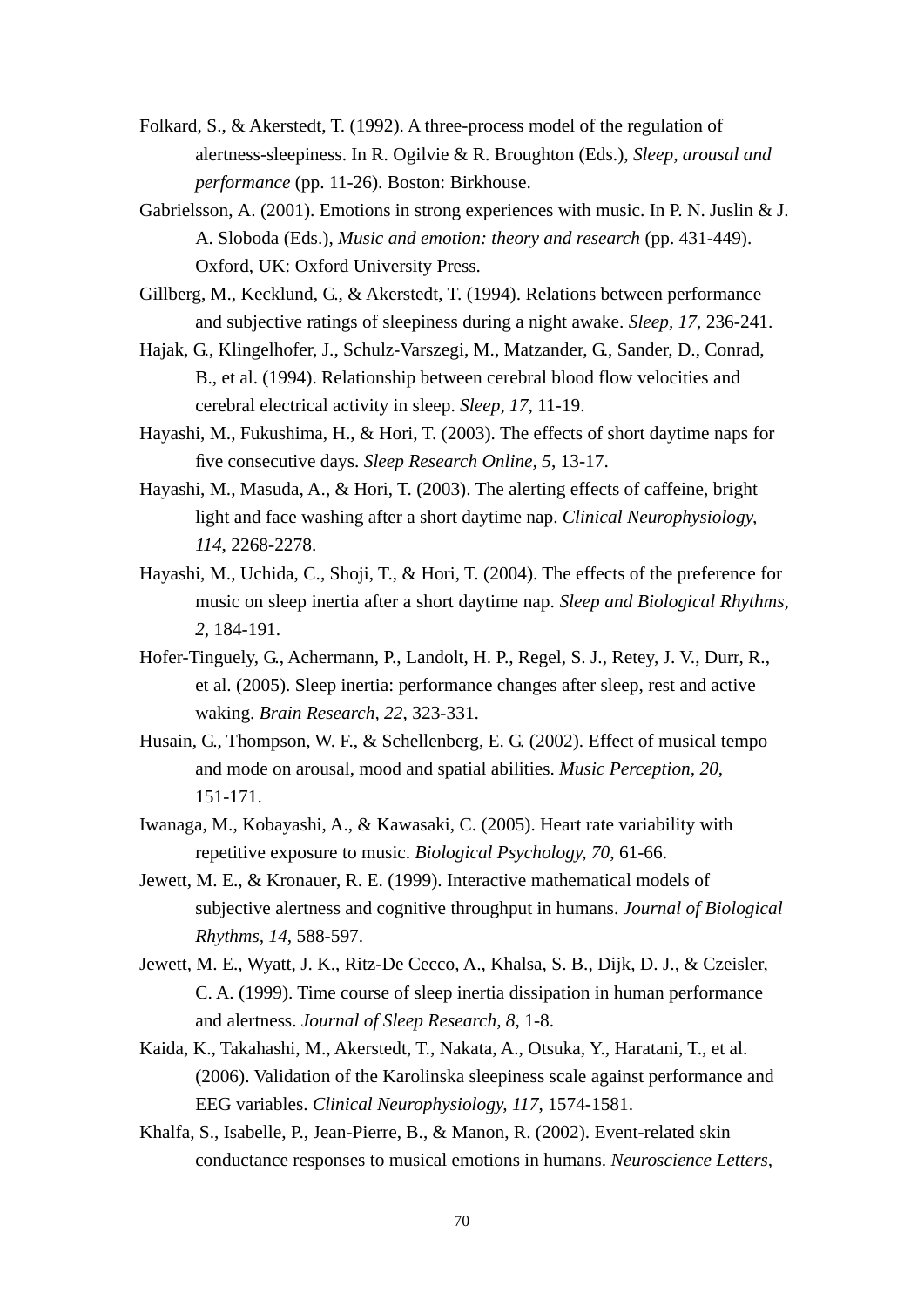*328*, 145-149.

- Kleitman, N. (1963). *Sleep and wakefulness* (2nd ed.). Chicago, IL: University of Chicago Press.
- Knight, W. E., & Rickard, N. S. (2001). Relaxing music prevents stress-induced increases in subjective anxiety, systolic blood pressure, and heart rate in healthy males and females. *Journal of Music Therapy, 38*, 254-272.
- Krauchi, K., Cajochen, C., Werth, E., & Wirz-Justice, A. (1999). Warm feet promote the rapid onset of sleep. *Nature, 401*, 36-37.
- Krauchi, K., Cajochen, C., & Wirz-Justice, A. (2004). Waking up properly: is there a role of thermoregulation in sleep inertia? *Journal of Sleep Research, 13*, 121-127.
- Krauchi, K., Cajochen, C., & Wirz-Justice, A. (2005). Thermophysiologic aspects of the three-process-model of sleepiness regulation. *Clinics in Sports Medicine, 24*, 287-300, ix.
- Kuboyama, T., Hori, A., Sato, T., Mikami, T., Yamaki, T., & Ueda, S. (1997). Changes in cerebral blood flow velocity in healthy young men during overnight sleep and while awake. *Electroencephalography and Clinical Neurophysiology, 102*, 125-131.
- Lockley, S. W., Evans, E. E., Scheer, F. A., Brainard, G. C., Czeisler, C. A., & Aeschbach, D. (2006). Short-wavelength sensitivity for the direct effects of light on alertness, vigilance, and the waking electroencephalogram in humans. *Sleep, 29*, 161-168.
- Malik, M. (1996). Heart rate variability: standards of measurement, physiological interpretation, and clinical use. *Circulation, 93*, 1043-1065.
- Matchock, R. L., & Mordkoff, J. T. (2007). Visual attention, reaction time, and self-reported alertness upon awakening from sleep bouts of varying lengths. *Experimental Brain Research, 178*, 228-239.
- Meyer, J., Ishikawa, Y., Hata, T., & Karacan, I. (1987). Cerebral blood flow in normal and abnormal sleep and dreaming. *Brain and Cognition, 6*, 266-294.
- Monk, T. H. (1989). A Visual Analogue Scale technique to measure global vigor and affect. *Psychiatry Research, 27*, 89-99.
- Muzet, A., Nicolas, A., Tassi, P., Dewasmes, G., & Bonneau, A. (1995). Implementation of napping in industry and the problem of sleep inertia. *Journal of Sleep Research, 4*, 67-69.
- Naitoh, P., Kelly, T., & Babkoff, H. (1993). Sleep inertia: best time not to wake up? *Chronobiology International, 10*, 109-118.
- Nakamura, S., Sadato, N., Oohashi, T., Nishina, E., Fuwamoto, Y., & Yonekura, Y. (1999). Analysis of music-brain interaction with simultaneous measurement of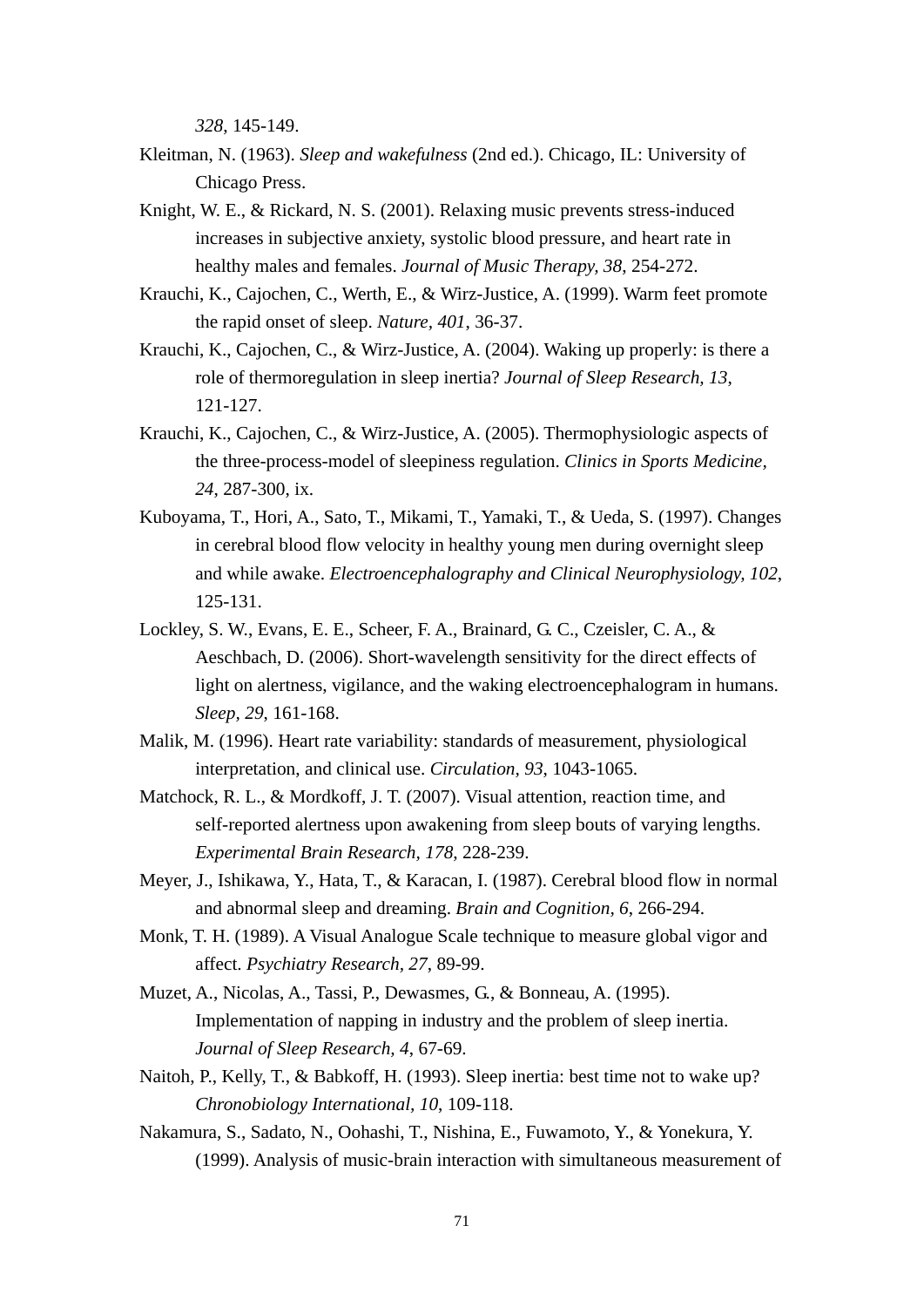regional cerebral blood flow and electroencephalogram beta rhythm in human subjects. *Neuroscience Letters, 275*, 222-226.

- Peretz, I., & Zatorre, R. J. (2005). Brain organization for music processing. *Annual Review of Psychology, 56*, 89-114.
- Platel, H., Price, C., Baron, J. C., Wise, R., Lambert, J., Frackowiak, R. S., et al. (1997). The structural components of music perception. A functional anatomical study. *Brain, 120* 229-243.
- Popescu, M., Otsuka, A., & Ioannides, A. A. (2004). Dynamics of brain activity in motor and frontal cortical areas during music listening: a magnetoencephalographic study. *Neuroimage, 21*, 1622-1638.
- Rechtschaffen, A., & Kales, A. (1968). *A manual of standardized terminology, techniques and scoring system for sleep stages of human subjects*. Washington, DC: US Government Printing Office.
- Rickard, N. S., Toukhsati, S. R., & Field, S. E. (2005). The effect of music on cognitive performance: insight from neurobiological and animal studies. *Behavioral and Cognitive Neuroscience Reviews, 4*, 235-261.
- Rigg, M. G. (1937). An experiment to determine how accurately college students can interpret the intended meanings of musical compositions. *Journal of Experimental Psychology, 21*, 223-229.
- Roehrs, T., Burduvali, E., Bonahoom, A., Drake, C., & Roth, T. (2003). Ethanol and sleep loss: a "dose" comparison of impairing effects. *Sleep, 26*, 981-985.
- Sandercock, G. R., Bromley, P. D., & Brodie, D. A. (2005). The reliability of short-term measurements of heart rate variability. *International Journal of Cardiology, 103*, 238-247.
- Scheer, F. A., Shea, T. J., Hilton, M. F., & Shea, S. A. (2008). An Endogenous Circadian Rhythm in Sleep Inertia Results in Greatest Cognitive Impairment upon Awakening during the Biological Night. *Journal of Biological Rhythms, 23*, 353-361.
- Schellenberg, E. G., Nakata, T., Hunter, P. G., & Tamoto, S. (2007). Exposure to music and cognitive performance: Tests of children and adults. *Psychology of Music, 35*, 5-19.
- Stampi, C., Mullington, J., Rivers, M., Campos, J. P., & Broughton, R. (1990). Ultrashort sleep schedules: Sleep architecture and recuperative value of 80-, 50- and 20-min naps. In J. Horne (Ed.), *Sleep' 90* (pp. 71-74). Bochum: Pontenagel Press.
- Stones, M. J. (1977). Memory performance after arousal from different sleep stages. *British Journal of Psychology, 68*, 177-181.
- Takahashi, M., & Arito, H. (1998). Sleep inertia and autonomic effects on post-nap